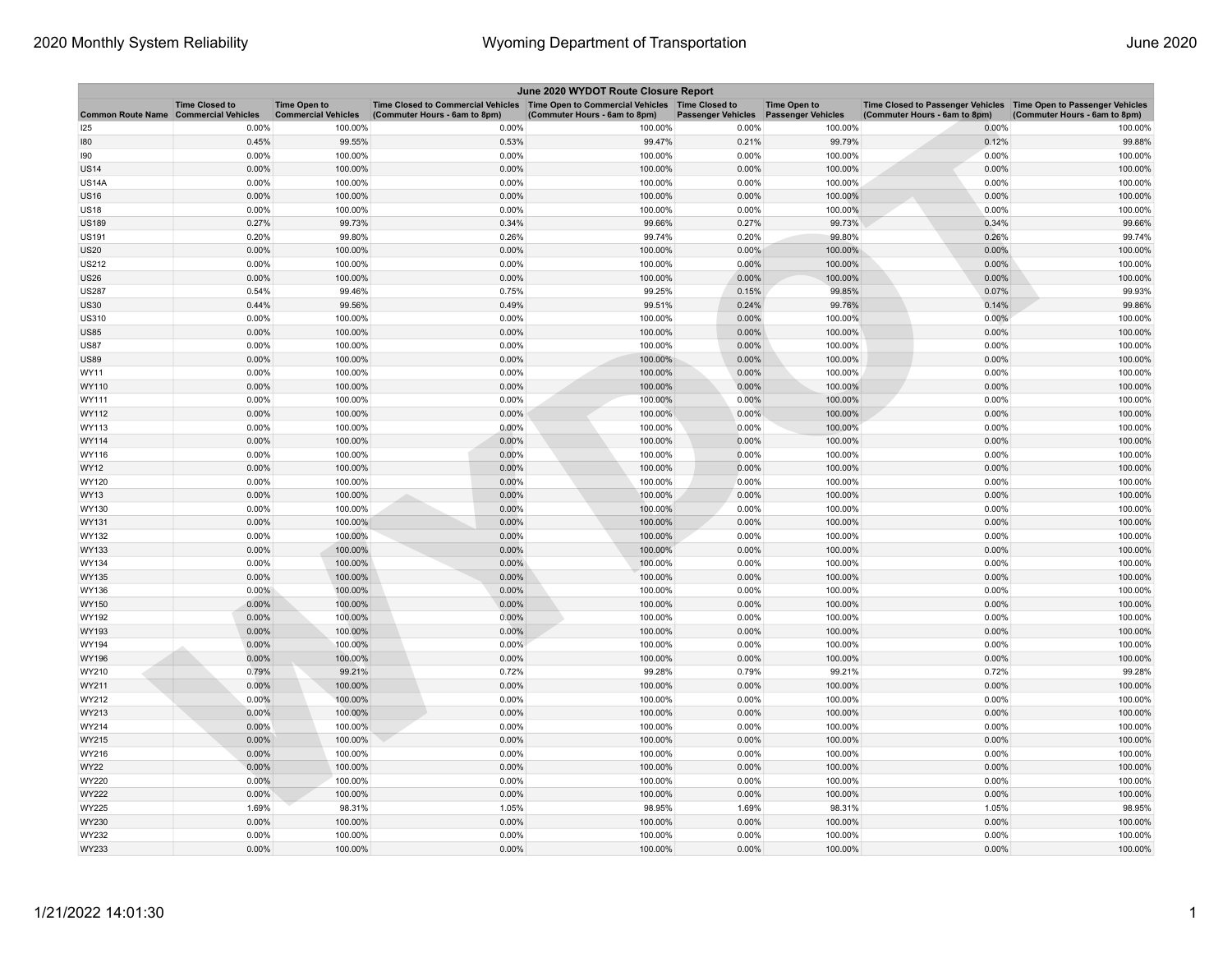| June 2020 WYDOT Route Closure Report |                                                     |                                                   |                                                                                                                         |                               |                           |                                                  |                                                                                                      |                               |  |
|--------------------------------------|-----------------------------------------------------|---------------------------------------------------|-------------------------------------------------------------------------------------------------------------------------|-------------------------------|---------------------------|--------------------------------------------------|------------------------------------------------------------------------------------------------------|-------------------------------|--|
| <b>Common Route Name</b>             | <b>Time Closed to</b><br><b>Commercial Vehicles</b> | <b>Time Open to</b><br><b>Commercial Vehicles</b> | Time Closed to Commercial Vehicles   Time Open to Commercial Vehicles   Time Closed to<br>(Commuter Hours - 6am to 8pm) | (Commuter Hours - 6am to 8pm) | <b>Passenger Vehicles</b> | <b>Time Open to</b><br><b>Passenger Vehicles</b> | Time Closed to Passenger Vehicles   Time Open to Passenger Vehicles<br>(Commuter Hours - 6am to 8pm) | (Commuter Hours - 6am to 8pm) |  |
| WY235                                | 0.00%                                               | 100.00%                                           | 0.00%                                                                                                                   | 100.00%                       | 0.00%                     | 100.00%                                          | 0.00%                                                                                                | 100.00%                       |  |
| WY236                                | 0.00%                                               | 100.00%                                           | 0.00%                                                                                                                   | 100.00%                       | 0.00%                     | 100.00%                                          | 0.00%                                                                                                | 100.00%                       |  |
| WY237                                | 0.00%                                               | 100.00%                                           | 0.00%                                                                                                                   | 100.00%                       | 0.00%                     | 100.00%                                          | 0.00%                                                                                                | 100.00%                       |  |
| WY238                                | 0.00%                                               | 100.00%                                           | 0.00%                                                                                                                   | 100.00%                       | 0.00%                     | 100.00%                                          | 0.00%                                                                                                | 100.00%                       |  |
| WY239                                | 0.00%                                               | 100.00%                                           | 0.00%                                                                                                                   | 100.00%                       | 0.00%                     | 100.00%                                          | 0.00%                                                                                                | 100.00%                       |  |
| WY24                                 | 0.00%                                               | 100.00%                                           | 0.00%                                                                                                                   | 100.00%                       | 0.00%                     | 100.00%                                          | 0.00%                                                                                                | 100.00%                       |  |
| WY240                                | 0.00%                                               | 100.00%                                           | 0.00%                                                                                                                   | 100.00%                       | 0.00%                     | 100.00%                                          | 0.00%                                                                                                | 100.00%                       |  |
| WY251                                | 0.00%                                               | 100.00%                                           | 0.00%                                                                                                                   | 100.00%                       | 0.00%                     | 100.00%                                          | 0.00%                                                                                                | 100.00%                       |  |
| WY257                                | 0.00%                                               | 100.00%                                           | 0.00%                                                                                                                   | 100.00%                       | 0.00%                     | 100.00%                                          | 0.00%                                                                                                | 100.00%                       |  |
| WY258                                | 0.00%                                               | 100.00%                                           | 0.00%                                                                                                                   | 100.00%                       | 0.00%                     | 100.00%                                          | 0.00%                                                                                                | 100.00%                       |  |
| WY259                                | 0.00%                                               | 100.00%                                           | 0.00%                                                                                                                   | 100.00%                       | 0.00%                     | 100.00%                                          | 0.00%                                                                                                | 100.00%                       |  |
| WY270                                | 0.00%                                               | 100.00%                                           | 0.00%                                                                                                                   | 100.00%                       | 0.00%                     | 100.00%                                          | 0.00%                                                                                                | 100.00%                       |  |
| WY28                                 | 1.47%                                               | 98.53%                                            | 0.66%                                                                                                                   | 99.34%                        | 0.00%                     | 100.00%                                          | 0.00%                                                                                                | 100.00%                       |  |
| WY296                                | 0.00%                                               | 100.00%                                           | 0.00%                                                                                                                   | 100.00%                       | 0.00%                     | 100.00%                                          | 0.00%                                                                                                | 100.00%                       |  |
| WY313                                | 0.00%                                               | 100.00%                                           | 0.00%                                                                                                                   | 100.00%                       | 0.00%                     | 100.00%                                          | 0.00%                                                                                                | 100.00%                       |  |
| WY320                                | 0.00%                                               | 100.00%                                           | 0.00%                                                                                                                   | 100.00%                       | 0.00%                     | 100.00%                                          | 0.00%                                                                                                | 100.00%                       |  |
| WY321                                | 0.00%                                               | 100.00%                                           | 0.00%                                                                                                                   | 100.00%                       | 0.00%                     | 100.00%                                          | 0.00%                                                                                                | 100.00%                       |  |
| WY331                                | 0.00%                                               | 100.00%                                           | 0.00%                                                                                                                   | 100.00%                       | 0.00%                     | 100.00%                                          | 0.00%                                                                                                | 100.00%                       |  |
| WY335                                | 0.00%                                               | 100.00%                                           | 0.00%                                                                                                                   | 100.00%                       | 0.00%                     | 100.00%                                          | 0.00%                                                                                                | 100.00%                       |  |
| WY336                                | 0.00%                                               | 100.00%                                           | 0.00%                                                                                                                   | 100.00%                       | 0.00%                     | 100.00%                                          | 0.00%                                                                                                | 100.00%                       |  |
| WY338                                | 0.00%                                               | 100.00%                                           | 0.00%                                                                                                                   | 100.00%                       | 0.00%                     | 100.00%                                          | 0.00%                                                                                                | 100.00%                       |  |
| WY34                                 | 0.00%                                               | 100.00%                                           | 0.00%                                                                                                                   | 100.00%                       | $0.00\%$                  | 100.00%                                          | 0.00%                                                                                                | 100.00%                       |  |
| WY340                                | 0.00%                                               | 100.00%                                           | 0.00%                                                                                                                   | 100.00%                       | 0.00%                     | 100.00%                                          | 0.00%                                                                                                | 100.00%                       |  |
| WY343                                | 0.00%                                               | 100.00%                                           | 0.00%                                                                                                                   | 100.00%                       | 0.00%                     | 100.00%                                          | 0.00%                                                                                                | 100.00%                       |  |
| WY345                                | 0.00%                                               | 100.00%                                           | 0.00%                                                                                                                   | 100.00%                       | 0.00%                     | 100.00%                                          | 0.00%                                                                                                | 100.00%                       |  |
| WY350                                | 0.00%                                               | 100.00%                                           | 0.00%                                                                                                                   | 100.00%                       | 0.00%                     | 100.00%                                          | 0.00%                                                                                                | 100.00%                       |  |
| WY351                                | 0.00%                                               | 100.00%                                           | 0.00%                                                                                                                   | 100.00%                       | 0.00%                     | 100.00%                                          | 0.00%                                                                                                | 100.00%                       |  |
| WY352                                | 0.00%                                               | 100.00%                                           | 0.00%                                                                                                                   | 100.00%                       | 0.00%                     | 100.00%                                          | 0.00%                                                                                                | 100.00%                       |  |
| WY353                                | 0.00%                                               | 100.00%                                           | 0.00%                                                                                                                   | 100.00%                       | 0.00%                     | 100.00%                                          | 0.00%                                                                                                | 100.00%                       |  |
| WY371                                | 0.00%                                               | 100.00%                                           | 0.00%                                                                                                                   | 100.00%                       | 0.00%                     | 100.00%                                          | 0.00%                                                                                                | 100.00%                       |  |
| WY372                                | 0.00%                                               | 100.00%                                           | 0.00%                                                                                                                   | 100.00%                       | 0.00%                     | 100.00%                                          | 0.00%                                                                                                | 100.00%                       |  |
| WY374                                | 0.00%                                               | 100.00%                                           | 0.00%                                                                                                                   | 100.00%                       | 0.00%                     | 100.00%                                          | 0.00%                                                                                                | 100.00%                       |  |
| WY387                                | 0.00%                                               | 100.00%                                           | 0.00%                                                                                                                   | 100.00%                       | 0.00%                     | 100.00%                                          | 0.00%                                                                                                | 100.00%                       |  |
| WY390                                | 0.00%                                               | 100.00%                                           | 0.00%                                                                                                                   | 100.00%                       | 0.00%                     | 100.00%                                          | 0.00%                                                                                                | 100.00%                       |  |
| WY410                                | $0.00\%$                                            | 100.00%                                           | 0.00%                                                                                                                   | 100.00%                       | 0.00%                     | 100.00%                                          | 0.00%                                                                                                | 100.00%                       |  |
| WY411                                | 0.00%                                               | 100.00%                                           | 0.00%                                                                                                                   | 100.00%                       | 0.00%                     | 100.00%                                          | 0.00%                                                                                                | 100.00%                       |  |
| WY412                                | 0.00%                                               | 100.00%                                           | 0.00%                                                                                                                   | 100.00%                       | 0.00%                     | 100.00%                                          | 0.00%                                                                                                | 100.00%                       |  |
| WY414                                | 0.00%                                               | 100.00%                                           | 0.00%                                                                                                                   | 100.00%                       | 0.00%                     | 100.00%                                          | 0.00%                                                                                                | 100.00%                       |  |
| WY430                                | 0.00%                                               | 100.00%                                           | 0.00%                                                                                                                   | 100.00%                       | 0.00%                     | 100.00%                                          | 0.00%                                                                                                | 100.00%                       |  |
| WY431                                | 0.00%                                               | 100.00%                                           | 0.00%                                                                                                                   | 100.00%                       | 0.00%                     | 100.00%                                          | 0.00%                                                                                                | 100.00%                       |  |
| WY450                                | 0.00%                                               | 100.00%                                           | 0.00%                                                                                                                   | 100.00%                       | 0.00%                     | 100.00%                                          | 0.00%                                                                                                | 100.00%                       |  |
| WY487                                | 0.00%                                               | 100.00%                                           | 0.00%                                                                                                                   | 100.00%                       | 0.00%                     | 100.00%                                          | 0.00%                                                                                                | 100.00%                       |  |
| WY50                                 | 0.00%                                               | 100.00%                                           | 0.00%                                                                                                                   | 100.00%                       | 0.00%                     | 100.00%                                          | 0.00%                                                                                                | 100.00%                       |  |
| WY51                                 | 0.00%                                               | 100.00%                                           | 0.00%                                                                                                                   | 100.00%                       | 0.00%                     | 100.00%                                          | 0.00%                                                                                                | 100.00%                       |  |
| WY530                                | 0.00%                                               | 100.00%                                           | 0.00%                                                                                                                   | 100.00%                       | 0.00%                     | 100.00%                                          | 0.00%                                                                                                | 100.00%                       |  |
| WY585                                | 0.00%                                               | 100.00%                                           | 0.00%                                                                                                                   | 100.00%                       | 0.00%                     | 100.00%                                          | 0.00%                                                                                                | 100.00%                       |  |
| WY59                                 | 0.00%                                               | 100.00%                                           | 0.00%                                                                                                                   | 100.00%                       | 0.00%                     | 100.00%                                          | 0.00%                                                                                                | 100.00%                       |  |
| WY70                                 | 0.00%                                               | 100.00%                                           | 0.00%                                                                                                                   | 100.00%                       | $0.00\%$                  | 100.00%                                          | 0.00%                                                                                                | 100.00%                       |  |
| WY71                                 | 0.00%                                               | 100.00%                                           | 0.00%                                                                                                                   | 100.00%                       | 0.00%                     | 100.00%                                          | 0.00%                                                                                                | 100.00%                       |  |
| WY72                                 | $0.00\%$                                            | 100.00%                                           | 0.00%                                                                                                                   | 100.00%                       | 0.00%                     | 100.00%                                          | 0.00%                                                                                                | 100.00%                       |  |
| WY77                                 | 0.00%                                               | 100.00%                                           | 0.00%                                                                                                                   | 100.00%                       | 0.00%                     | 100.00%                                          | 0.00%                                                                                                | 100.00%                       |  |
| WY789                                | 0.00%                                               | 100.00%                                           | 0.00%                                                                                                                   | 100.00%                       | 0.00%                     | 100.00%                                          | 0.00%                                                                                                | 100.00%                       |  |
| WY89                                 | 0.00%                                               | 100.00%                                           | 0.00%                                                                                                                   | 100.00%                       | 0.00%                     | 100.00%                                          | 0.00%                                                                                                | 100.00%                       |  |
| <b>WY93</b>                          | 0.00%                                               | 100.00%                                           | 0.00%                                                                                                                   | 100.00%                       | 0.00%                     | 100.00%                                          | 0.00%                                                                                                | 100.00%                       |  |